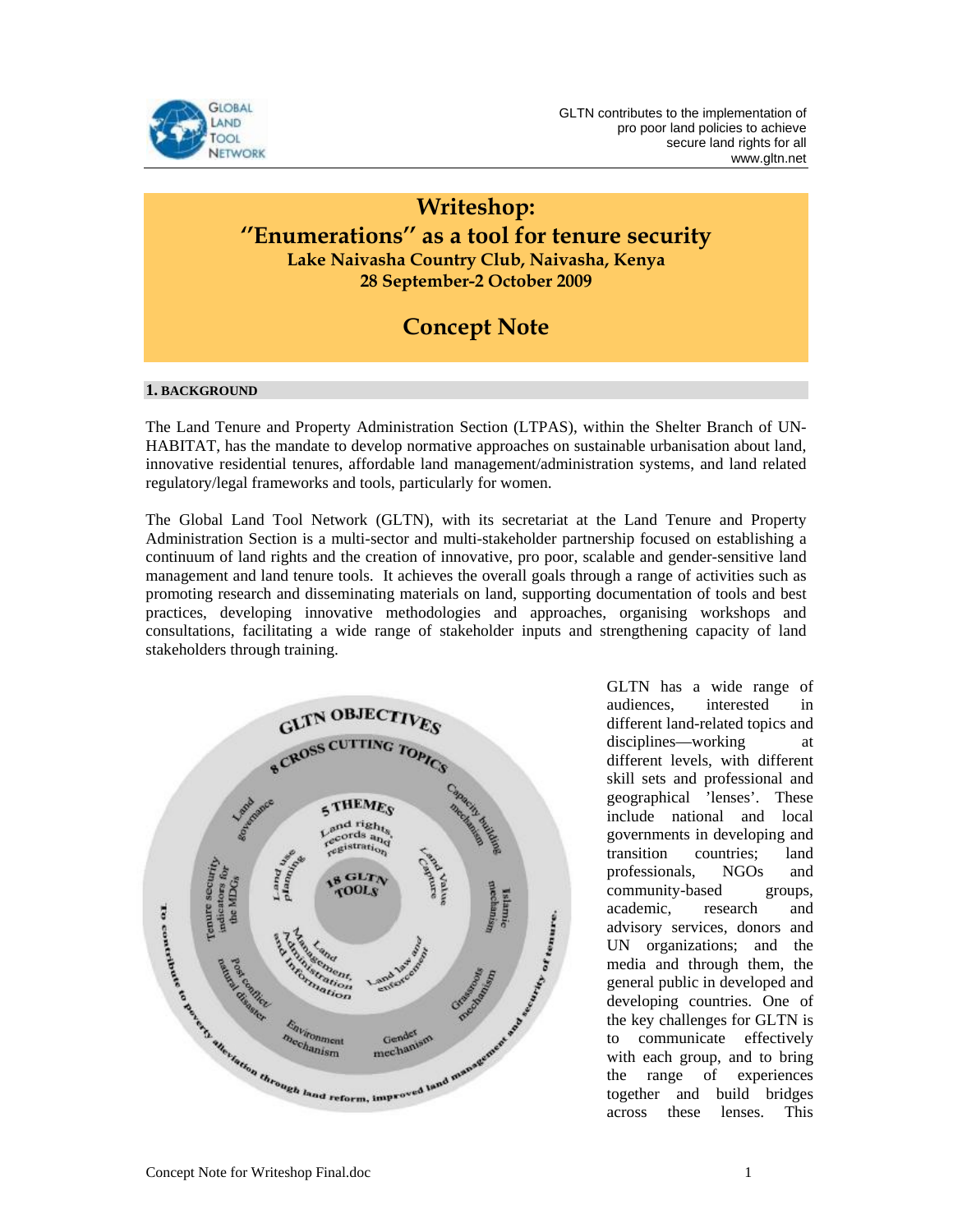includes developing appropriate messages for different groups, and present evidence that pro-poor, gender-sensitive land tools can work, be applied at scale, and fill a need or are an improvement over existing approaches.

One of the 18 tools that GLTN has as a focus is **enumerations for tenure security** (see diagram). Community-driven, participatory enumerations represent a fundamental part of the slum upgrading process. They are a tool to establish information on the population size, the rights and claims of access and use and assess state of infrastructure within a settlement. Enumerations also importantly provide the means by which not only the data is gathered to allow for local planning, but also the process by which consensus is built and the inclusion of all residents negotiated. As such, they are also means to federate and organize communities and involve them in large scale slum upgrading projects.

GLTN has identified a key challenge around enumerations to be how to make sure that the information produced by community-led enumeration exercises is also effectively used to strengthen security of tenure through state recognition, and for use in formal physical planning procedures. With these needs in mind, GLTN has decided to produce a series of materials on enumerations for a range of audiences, including (i) a publication (guidelines) and (ii) a set of briefing notes for policy makers, and possibly additional products such as easy-to-use flipcharts for other stakeholders.

In order to effectively tap expertise across specializations and different skill sets, it has been agreed to utilize a Writeshop methodology for produce the materials, which has proven to be a suitable method to get the results required, having been utilized for a number of similar writing and editing process around community development issues before.

#### **2. WHAT IS A WRITESHOP?**

# a kacamatan The information exists mainly in people's heads, but it is needed on paper.

A "writeshop" is an intensive, participatory process that engages various levels of experts under one roof to produce simple user-friendly materials in a short period of time. This may be a set of extension brochures, a bound book, set of

leaflets, or a training manual. Participants may include scientists, researchers, government personnel, teachers, NGO staff, extension agents, farmers and other local people: anyone who has, in one way or another, been involved in the experiences to be documented. A team of facilitators, editors, layout designers, artists and logistics staff assists the participants.

The writeshop process is extremely flexible. The repeated presentations, comments and revision of drafts allow for papers to be reviewed and revised thoroughly. The process also allows for new topics to be developed during the writeshop, and topics to be combined, dropped or split into parts. The basic pattern of the writeshop can be varied in many ways. For example, the participants may break into smaller groups to discuss specific topics, write drafts and present them to the whole group for comments. Participants may write examples or brief stories that illustrate a particular point that can be included in a larger chapter. They can also be asked to gather additional information about techniques or processes, resource organisations or reference materials that might enrich the content of the final product. The schedule for only the first one or two days of the writeshop is known beforehand. A schedule for the following day is prepared each evening, and it may even change again several times as the day progresses.

The writeshop process was pioneered by the International Institute of Rural Reconstruction (IIRR) and is being adapted by many institutions. Altogether, the writeshop method has to

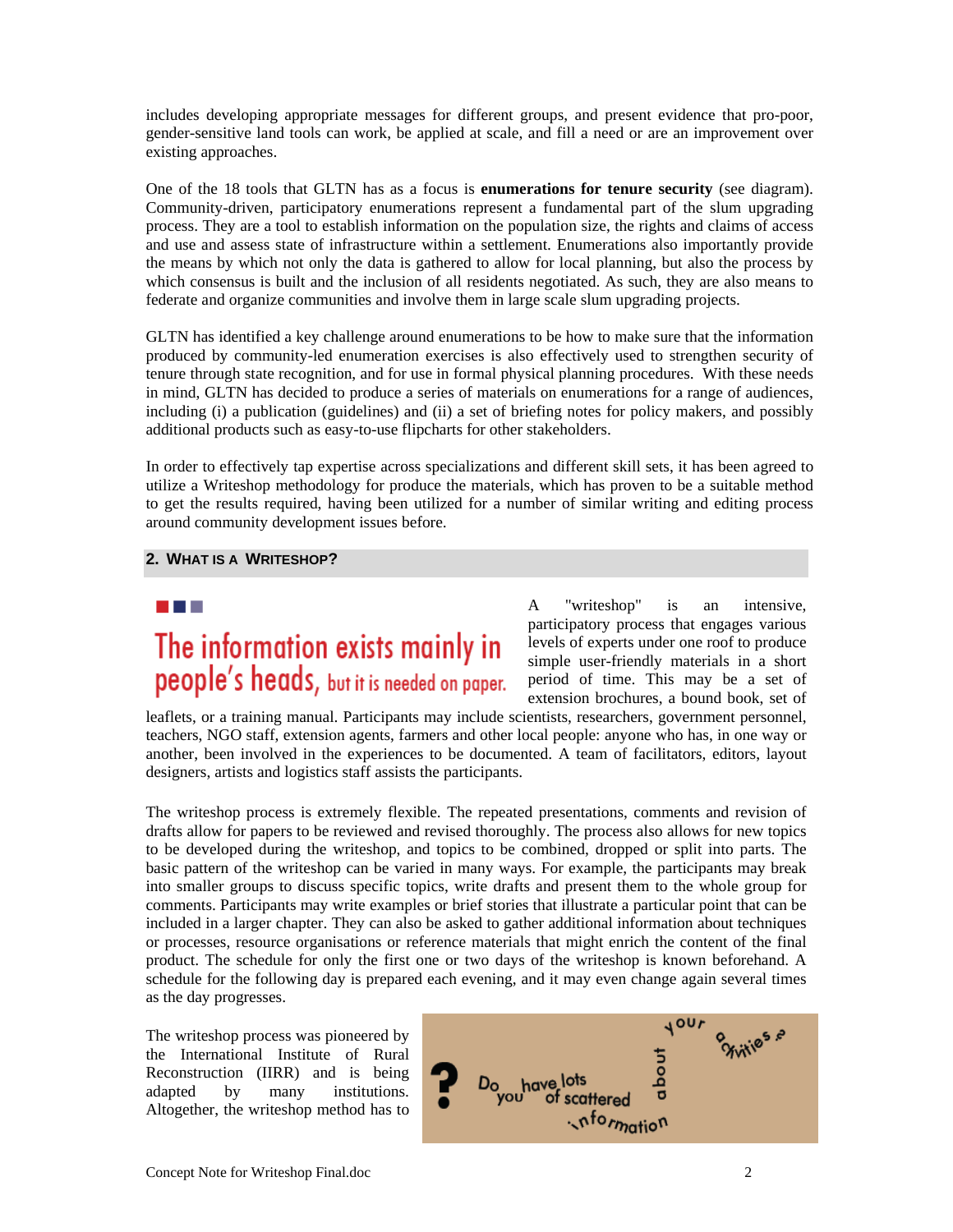date yielded more than 50 user-friendly manuals, tool kits, field guides, posters, flyers, and training modules. (See www.writeshops.org for a partial list of these).

#### **3. OBJECTIVES AND OUTPUTS OF THE WRITESHOP**

The proposed writeshop on enumerations for tenure security aims to draw from different expertise to develop (i) a publication (guidelines); (ii) a set of briefing notes for policy makers and (iii) a flip-chart for grassroots usage. The publication will serve as the basis for the other products, and will be the focus of the Writeshop. Further details on the proposed focus and outline of the publication can be found below (Annex A).

The specific objectives of the Writeshop are to:

- 1) Draw on different skill sets and professional/geographical expertise to agree on a structure for the publication;
- 2) Draw on the above knowledge to produce chapters in written format; and
- 3) Discuss and agree on a way forward as a conclusion to the publication.

The Writeshop will be facilitated by a contracted team experienced in the Writeshop process, in close consultation with UN-HABITAT/GLTN staff.

#### **4. DATES, VENUE AND PROGRAMME FOR THE WRITESHSOP**

The Writeshop will be held at the Lake Naivasha Country Club, Naivsaha, Kenya from **28 September-2 October 2009.**

Naivsaha is located in the Great Rift Valley, approximately 100 km from Nairobi, and about 1 hour drive from the city. Participant/co-author's travel to Nairobi and Naivasha, and the daily subsistence allowance (DSA) for the duration of their stay in Kenya in connection with the Writeshop, will be covered by GLTN. An honorarium shall be provided to each participant/co-author. A separate note about travel and accommodation logistics shall be sent out to all confirmed participants.

#### **5. PARTICIPANTS/CO-AUTHORS**

The Writeshop is designed for 20-25 participants/co-authors, drawn from different geographical contexts and professional backgrounds (including civil society and land professionals such as surveyors, planners, lawyers, and experts in taxation). Efforts will be made for a gender balance among participants.

The participants/co-authors will be credited for their contributions to the publication, with their names and organizations listed in the front pages of the product.

#### **6. PUBLICATION FOCUS AND PURPOSE**

The purpose of the publication will be to unpack the current, and potential new usages of the 'enumerations', based on experiences and lessons learned in different contexts, and identify how the information produced by community-led enumeration exercises can also be effectively used to strengthen security of tenure through state recognition, and for use in formal physical planning procedures.

The publication will be exploratory in nature and examine the process of conducting 'enumerations' globally, and the benefits and limitations of different methods in different settings. The core of the publication will examine: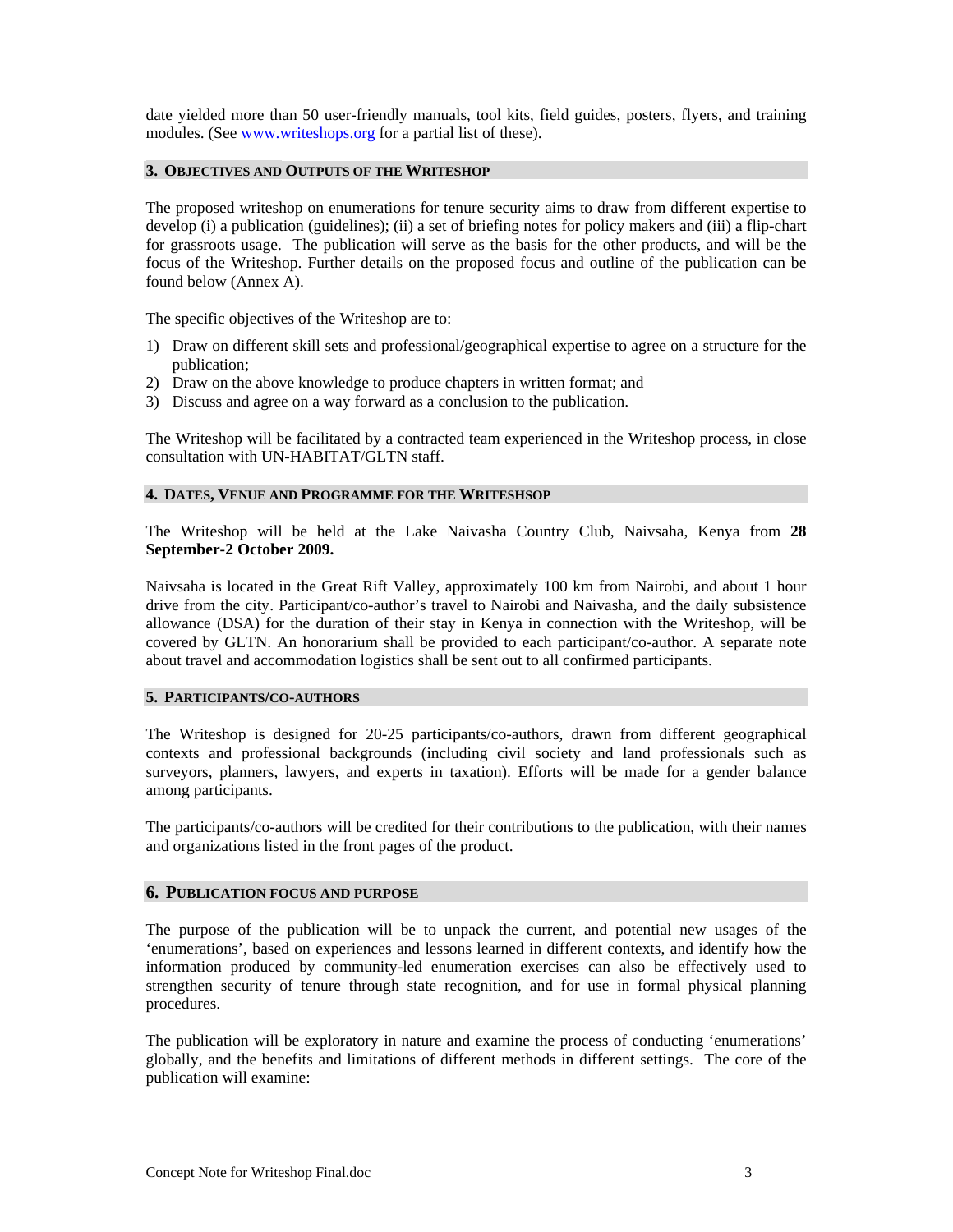- (i) How enumerations have been used to date (such as for planning, relocation and access to credit purposes) and strengths/weaknesses if their application in different contexts; and
- (ii) Potential new areas of usage for enumerations (such as evidence of land rights, land information, taxation, city-wide upgrading, and in the utilization of the GLTN Social Tenure Domain Model (STDM).

While the outline below has been prepared (see Annex A) to start guiding the process of publicationdevelopment, this is open for discussion prior to, and during the Writeshop, drawing on the expertise and views of the participants.

#### **7. PARTICIPANTS'/CO-AUTHORS'S ROLES**

#### **Prior to the Writeshop**

Participants will be invited to reflect on the publication structure (see Annex A) prior to the Writeshop, and to provide feedback on which chapters they would like to take a lead on (and/or additional topics/chapters they may suggest).

Each participant will be requested to submit a 5-8 page draft of their chapter prior to the Writeshop, and no later than **15 September 2009.** This does not have to be a polished manuscript, as it will be discussed and revised substantially during the writeshop.

Some guidelines to keep in mind while writing are to:

- **Address themes** common to GLTN partners such as pro poor, governance, gender, affordability and equity if it is useful for your text and case.
- **Avoid jargon.** Don't use words (like "enumeration"!) that our readers will not understand.
- **Keep it simple.** The aim is to produce a book that people can read and use, rather than one that goes into every academic nook and cranny of the topic.
- **Use the active voice.** "Run through the questionnaire several times with the interviewers" is better than "The interviewers should be trained in how the questionnaire should be used".
- **Use lists where appropriate.** You can use bullets and run-in boldfaced headings (like in this list).
- **Use lots of subheadings.** Subheadings make it easy for readers to navigate through the chapter.

#### **At the Writeshop**

During the writeshop, each participant will present his or her draft to the participants for comments, discussion and critique. A team of editors will assist the participants to revise their manuscripts during the Writeshop. Please note that it may be necessary to revise, restructure or rewrite manuscripts so they fit into a single publication with a unified style and approach.

#### **Things to bring to the Writeshop**

- **A laptop computer** we will be doing a lot of writing during the Writeshop. If at all possible, please bring a laptop with you.
- **Photographs** for example of slums (e.g., before and after an upgrading), local people doing things, buildings, enumeration activities, etc.
- **Supporting data** we may need this to develop further cases and process chapters.
- **Reference materials** reports, training materials, guidelines, lists of websites, names and addresses of organizations that do or support enumerations, etc.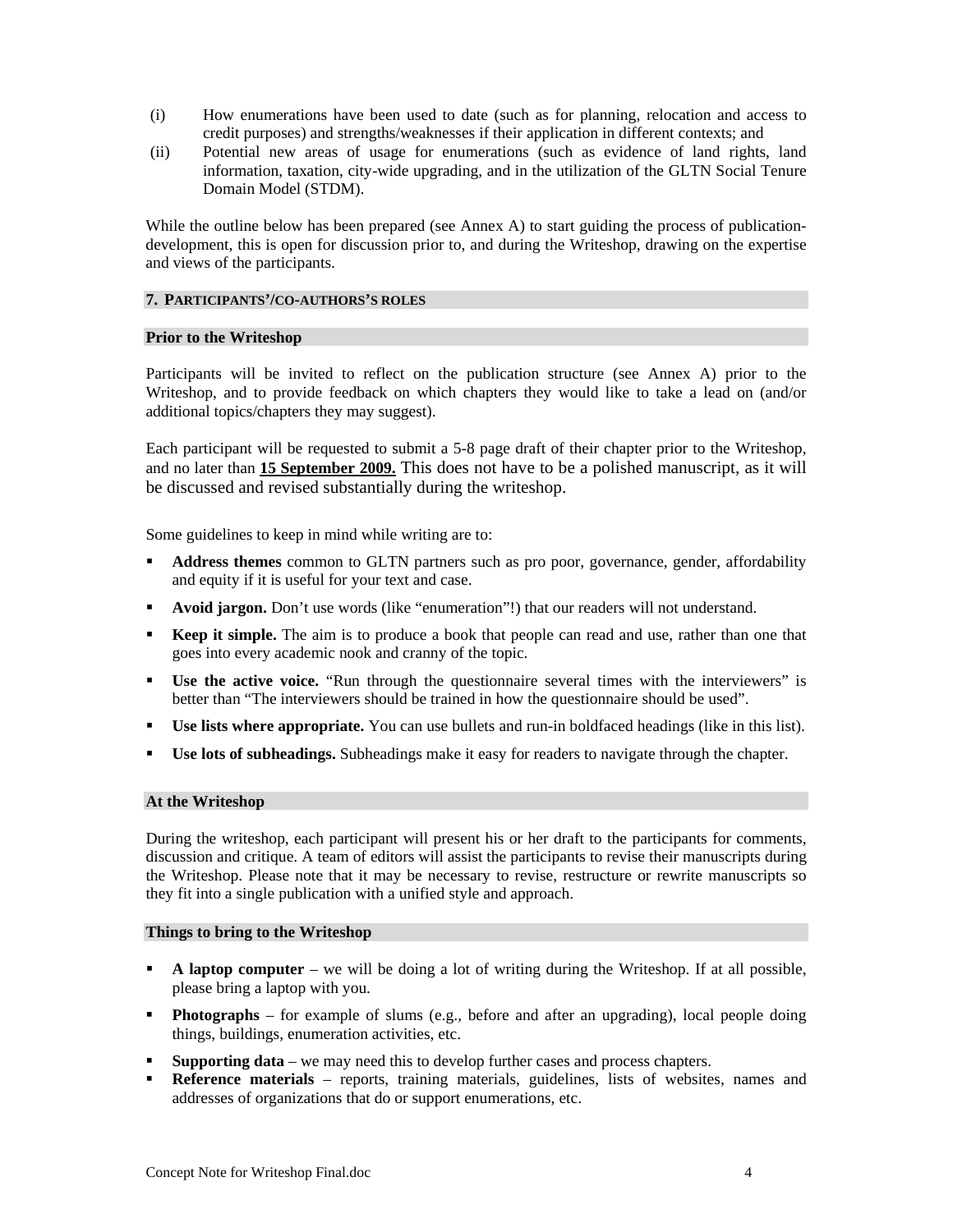#### **Post-Writeshop**

The Chief Editor and team, in close consultation with UN-HABITAT/GLTN staff will finalize the publication and prepare the accompanying products (policy brief and perhaps a flipchart) shortly after the Writeshop. Writeshop participants/co-authors will be invited to provide additional information and updates in this process.

#### **8. LOGISTICS**

A separate note outlining the travel and accommodation arrangements for the above Writeshop will be sent out separately to all confirmed participants/co-authors.

\* \* \*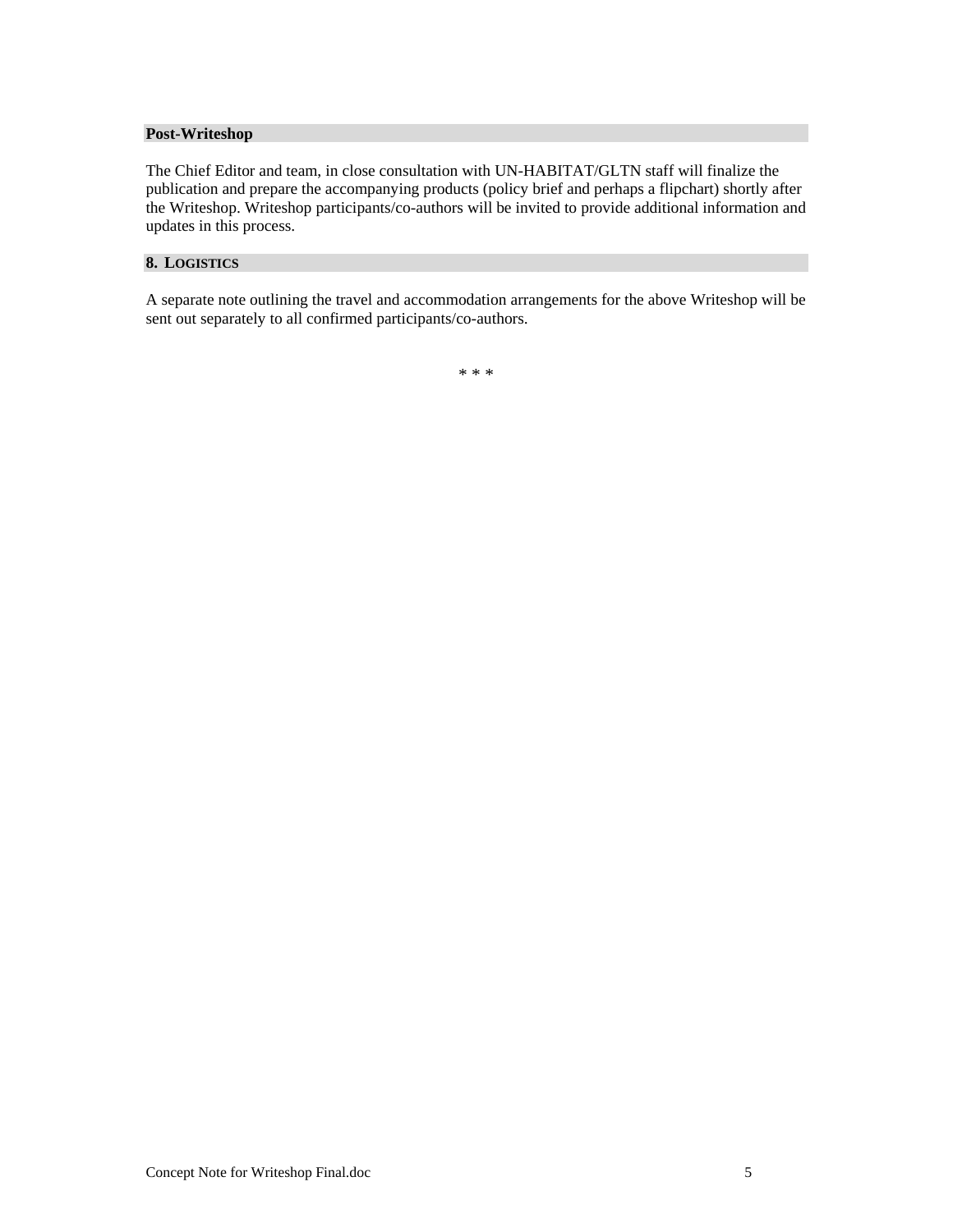## **Annex A: Draft publication outline**

|     | <b>Topic</b>                                                                                            | No of pages         | <b>Comments</b>                                                                                                                                                                                                                                                                                                                                                                                                                                                                                                                                                                                                                                                                                                                                                                                                                                                                                                                                                                                                                                   |
|-----|---------------------------------------------------------------------------------------------------------|---------------------|---------------------------------------------------------------------------------------------------------------------------------------------------------------------------------------------------------------------------------------------------------------------------------------------------------------------------------------------------------------------------------------------------------------------------------------------------------------------------------------------------------------------------------------------------------------------------------------------------------------------------------------------------------------------------------------------------------------------------------------------------------------------------------------------------------------------------------------------------------------------------------------------------------------------------------------------------------------------------------------------------------------------------------------------------|
|     | <b>Front matter/Foreword</b>                                                                            | 10                  |                                                                                                                                                                                                                                                                                                                                                                                                                                                                                                                                                                                                                                                                                                                                                                                                                                                                                                                                                                                                                                                   |
| I.  | <b>Introduction</b>                                                                                     | $\overline{2}$      | Including why GLTN is working in this area and UN-HABITAT mandate on secure tenure & who<br>$\blacksquare$<br>the toolkit is written for (target group & objective)                                                                                                                                                                                                                                                                                                                                                                                                                                                                                                                                                                                                                                                                                                                                                                                                                                                                               |
| П.  | <b>Defining enumerations and</b><br>the benefits and limitations<br>of different enumeration<br>methods | 12                  | Please structure the chapter along the following lines:<br>What are "enumerations"? (or "community mapping and surveys"?)<br>٠<br>Who are the stakeholders involved? (community organizations, NGOs, local authorities, donors,<br>$\blacksquare$<br>private sector, lawyers, land surveyors, etc.)<br>How to do enumerations? Description of basic methods, including planning, building a team,<br>liaison with stakeholders, working with local people, data gathering, mapping, validation,<br>analysing the results, using the results, etc.<br>An overview of variations on the approaches used for different purposes (do not go into detail on<br>these as they will be covered in the following chapters)<br>Critical analysis of enumeration use in certain contexts & things to be aware of, such as true<br>п<br>"participation", when enumeration efforts have potential to be scaled up city-wide, when they have<br>specific added-value etc.<br>GLTN's position<br>п<br>A summary of the kind of questions the above raises.<br>л |
| Ш.  | <b>Current purposes of</b><br>enumerations                                                              | $1-2$ page<br>intro | Overview of ways in which enumeration results have been used $\&$ how to exploit the momentum<br>п<br>gained from the enumeration process                                                                                                                                                                                                                                                                                                                                                                                                                                                                                                                                                                                                                                                                                                                                                                                                                                                                                                         |
| (a) | Community<br>empowerment/strengthening<br>negotiation positions                                         | 8                   | Please structure each sub-chapter along the following lines:<br>1. Definition/introduction to specific purpose<br>2. Case study/ies illustrating how enumerations results have been applied for this purpose<br>(enough information for the reader to understand the situation, what was done to implement the                                                                                                                                                                                                                                                                                                                                                                                                                                                                                                                                                                                                                                                                                                                                    |
| (b) | <b>Urban planning</b>                                                                                   | 8                   | enumeration, who was involved, how the information was used, and what the outcome was.) A<br>case may be $\frac{1}{2}$ a page to 4 pages. Please include more than one case if appropriate.                                                                                                                                                                                                                                                                                                                                                                                                                                                                                                                                                                                                                                                                                                                                                                                                                                                       |
| (c) | Relocation/alternatives to<br>eviction                                                                  | 8                   | 3. Critical analysis of the advantages/gaps of enumerations for this particular purpose, which<br>should include the following aspects as appropriate: participation (or lack thereof), impact on<br>poor populations, gender-sensitivity, potential for upscaling, and linkages to institutions etc).                                                                                                                                                                                                                                                                                                                                                                                                                                                                                                                                                                                                                                                                                                                                            |
| (d) | Informal recognition of                                                                                 | 8                   | 4. Conclusions/recommendations/way forward                                                                                                                                                                                                                                                                                                                                                                                                                                                                                                                                                                                                                                                                                                                                                                                                                                                                                                                                                                                                        |